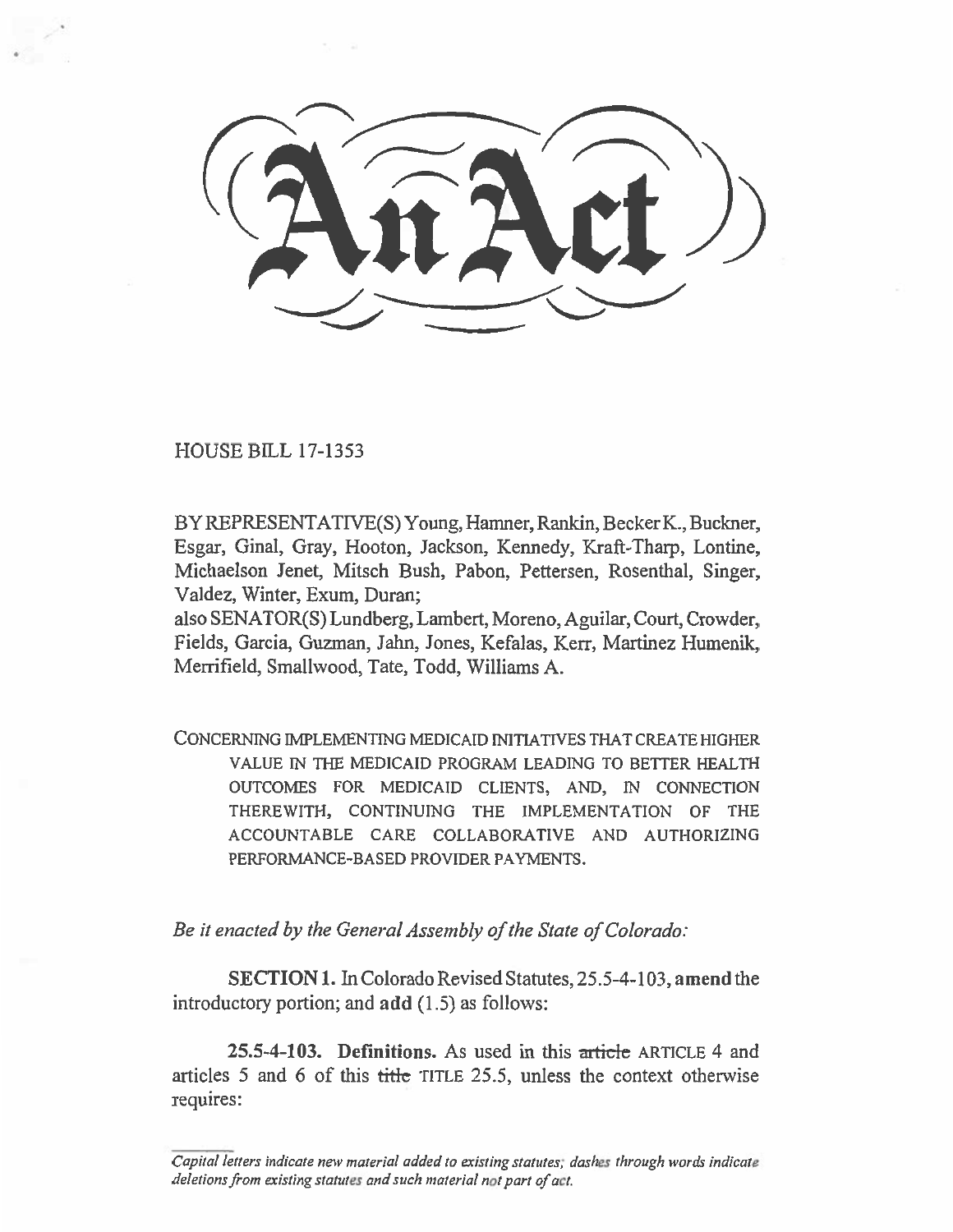(1.5) "ACCOUNTABLE CARE COLLABORATIVE" MEANS A MEDICAID CARE DELIVERY SYSTEM ESTABLISHED PURSUANT TO SECTION 25.5-5-419.

**SECTION 2.** In Colorado Revised Statutes, add 25.5-5-419 as follows:

**25.5-5-419. Accountable care collaborative - reporting - rules.**  (1) IN 2011, THE STATE DEPARTMENT CREATED THE ACCOUNTABLE CARE COLLABORATIVE, ALSO REFERRED TO IN THIS TITLE 25.5 AS THE MEDICAID COORDINATED CARE SYSTEM. THE STATE DEPARTMENT SHALL CONTINUE TO PROVIDE CARE DELIVERY THROUGH THE ACCOUNTABLE CARE COLLABORATIVE. THE GOALS OF THE ACCOUNTABLE CARE COLLABORATIVE ARE TO IMPROVE MEMBER HEALTH AND REDUCE COSTS IN THE MEDICAID PROGRAM. To ACHIEVE THESE GOALS, THE STATE DEPARTMENT'S IMPLEMENTATION OF THE ACCOUNTABLE CARE COLLABORATIVE MUST INCLUDE, BUT NEED NOT BE LIMITED TO:

(a) ESTABLISHING PRIMARY CARE MEDICAL HOMES FOR MEDICAID CLIENTS WITHIN THE ACCOUNTABLE CARE COLLABORATIVE;

(b) PROVIDING REGIONAL CARE COORDINATION AND PROVIDER NETWORK SUPPORT;

(c) PROVIDING DATA TO REGIONAL ENTITIES AND PROVIDERS TO HELP MANAGE CLIENT CARE;

(d) INTEGRATING THE DELIVERY OF BEHAVIORAL HEALTH, INCLUDING MENTAL HEATH AND SUBSTANCE USE DISORDERS, AND PHYSICAL HEALTH SERVICES FOR CLIENTS;

(e) CONNECTING PRIMARY CARE WITH SPECIALTY CARE AND NONHEALTH COMMUNITY SUPPORTS;

(f) PROMOTING MEMBER CHOICE AND ENGAGEMENT;

(g) PROMOTING TELEHEALTH AND TELEMEDICINE;

(h) UTILIZING INNOVATIVE CARE MODELS AND PROVIDER PAYMENT MODELS AS PART OF THE CARE DELIVERY SYSTEM, INCLUDING CAPITATED

PAGE 2-HOUSE BILL 17-1353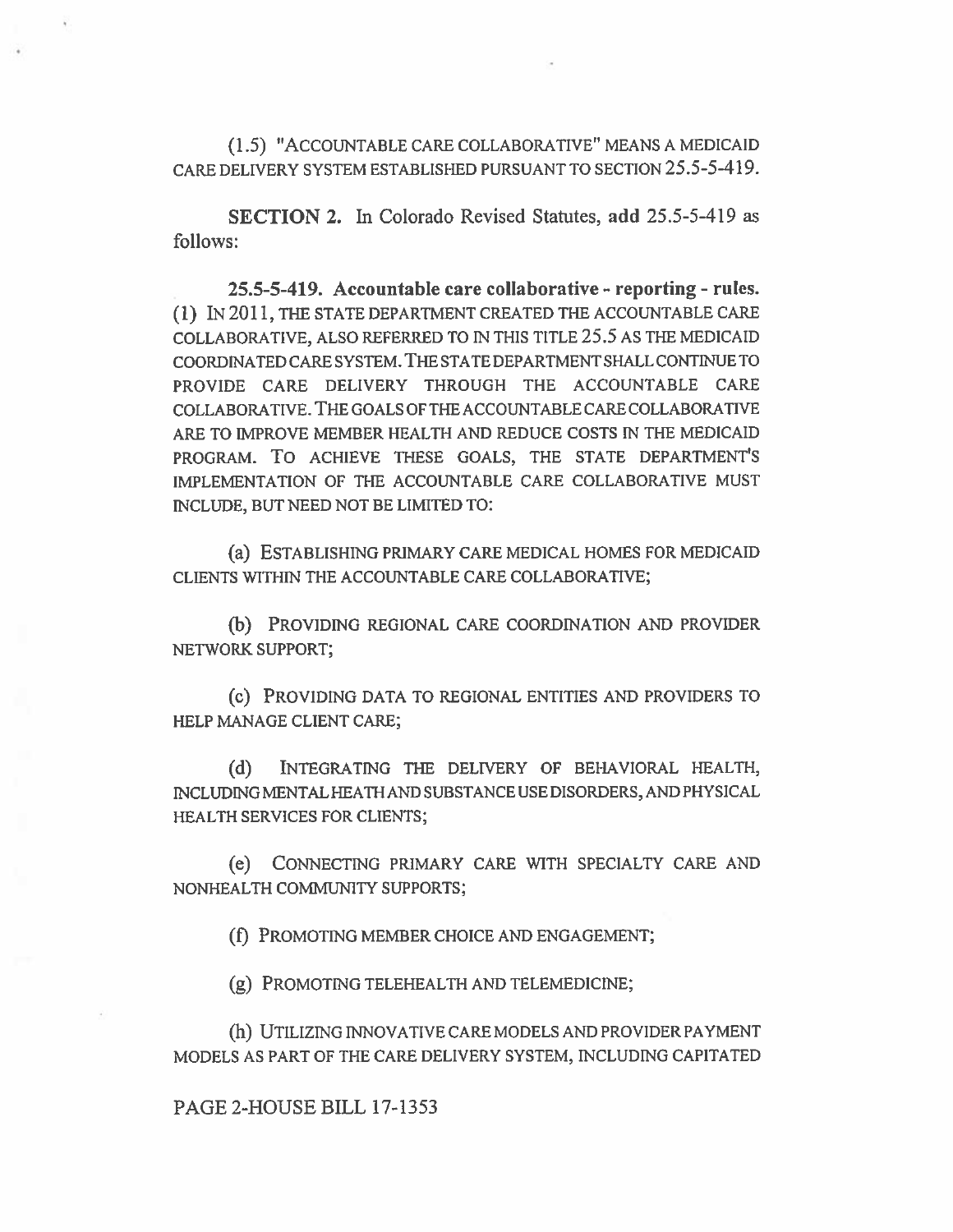MANAGED CARE MODELS WITHIN THE BROADER ACCOUNTABLE CARE COLLABORATIVE;

(i) RECEIVING FEEDBACK FROM AFFECTED STAKEHOLDER GROUPS;

(j) ESTABLISHING A FLEXIBLE STRUCTURE THAT WOULD ALLOW FOR THE EFFICIENT OPERATION OF THE ACCOUNTABLE CARE COLLABORATIVE TO FURTHER INCLUDE MEDICAID POPULATIONS AND SERVICES, INCLUDING LONG-TERM CARE SERVICES AND SUPPORTS; AND

(k) ESTABLISHING A CARE DELIVERY SYSTEM AND PROVIDER PAYMENT PLATFORM THAT CAN ADAPT TO CHANGING FEDERAL FINANCIAL PARTICIPATION MODELS OR FUNDING LEVELS.

**(2) THE** STATE DEPARTMENT SHALL FACILITATE TRANSPARENCY AND COLLABORATION IN THE DEVELOPMENT, PERFORMANCE MANAGEMENT, AND EVALUATION OF THE ACCOUNTABLE CARE COLLABORATIVE THROUGH THE CREATION OF STAKEHOLDER ADVISORY COMMITTEES.

(3) ON OR BEFORE DECEMBER 1, 2017, AND ON OR BEFORE DECEMBER 1 EACH YEAR THEREAFTER, THE STATE DEPARTMENT SHALL PREPARE AND SUBMIT A REPORT TO THE JOINT BUDGET COMMITTEE, THE PUBLIC HEALTH CARE AND HUMAN SERVICES COMMITTEE OF THE HOUSE OF REPRESENTATIVES, AND THE HEALTH AND HUMAN SERVICES COMMITTEE OF THE SENATE, OR ANY SUCCESSOR COMMITTEES, CONCERNING THE IMPLEMENTATION OF THE ACCOUNTABLE CARE COLLABORATIVE. NOTWITHSTANDING THE PROVISIONS OF **SECTION** 24-1-136 (11)(a)(I), THE REPORT REQUIRED PURSUANT TO THIS SUBSECTION (3) CONTINUES INDEFINITELY. AT A MINIMUM, THE STATE DEPARTMENT'S REPORT MUST INCLUDE THE FOLLOWING INFORMATION CONCERNING THE ACCOUNTABLE CARE COLLABORATIVE:

(a) THE NUMBER OF MEDICAID CLIENTS ENROLLED IN THE PROGRAM;

(b) PERFORMANCE RESULTS WITH AN EMPHASIS ON MEMBER HEALTH IMPACTS;

(c) CURRENT ADMINISTRATIVE FEES AND COSTS FOR THE PROGRAM;

(d) FISCAL PERFORMANCE;

PAGE 3-HOUSE BILL 17-1353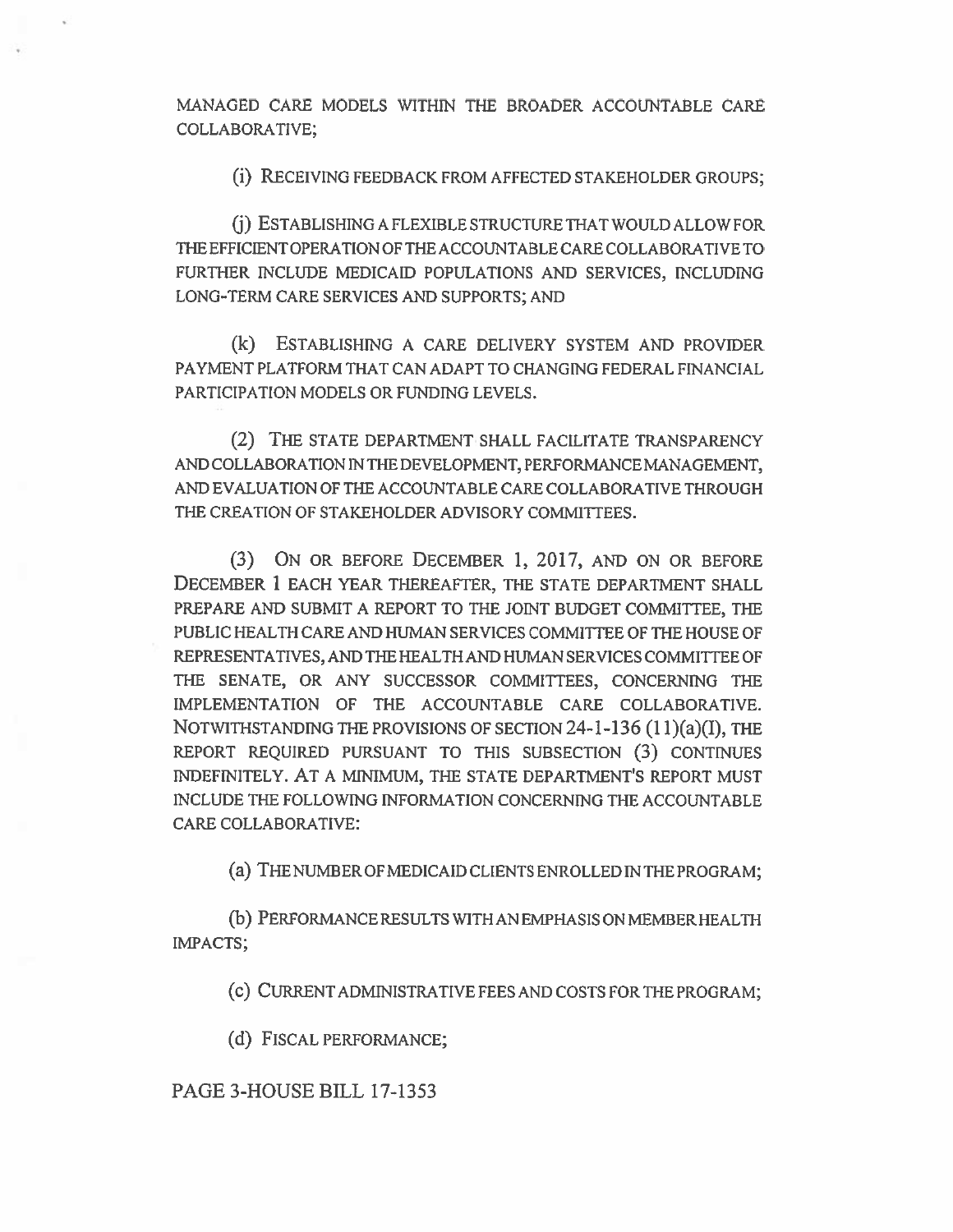(e) A DESCRIPTION OF ACTIVITIES THAT PROMOTE ACCESS TO SERVICES FOR MEDICAID MEMBERS IN RURAL AND FRONTIER COUNTIES;

(f) A DESCRIPTION OF THE STATE DEPARTMENT'S COORDINATION WITH ENTITIES THAT AUTHORIZE LONG-TERM CARE SERVICES FOR MEDICAID CLIENTS;

 $(g)$  INFORMATION ON ANY ADVISORY COMMITTEES CREATED, INCLUDING THE PARTICIPANTS, FOCUS, STAKEHOLDER FEEDBACK, AND OUTCOMES OF THE WORK OF THE ADVISORY COMMITTEES;

(h) FUTURE AREAS OF PROGRAM FOCUS AND DEVELOPMENT, INCLUDING, AMONG OTHERS, A PLAN TO STUDY THE COSTS AND BENEFITS OF FURTHER COVERAGE OF SUBSTANCE USE DISORDER TREATMENT; AND

(i) INFORMATION CONCERNING EFFORTS TO REDUCE MEDICAID WASTE AND INEFFICIENCIES THROUGH THE ACCOUNTABLE CARE COLLABORATIVE, INCLUDING:

(I) THE SPECIFIC EFFORTS WITHIN THE ACCOUNTABLE CARE COLLABORATIVE, INCLUDING A SUMMARY OF TECHNOLOGY-BASED EFFORTS, TO IDENTIFY AND IMPLEMENT BEST PRACTICES RELATING TO COST CONTAINMENT; REDUCING AVOIDABLE, DUPLICATIVE, VARIABLE, AND INAPPROPRIATE USES OF HEALTH CARE RESOURCES; AND THE OUTCOME OF THOSE EFFORTS, INCLUDING COST SAVINGS, IF KNOWN;

(II) ANY STATUTES, POLICIES, OR PROCEDURES THAT PREVENT REGIONAL ENTITIES FROM REALIZING EFFICIENCIES AND REDUCING WASTE WITHIN THE MEDICAID SYSTEM; AND

(III) ANY OTHER EFFORTS BY REGIONAL ENTITIES OR THE STATE DEPARTMENT TO ENSURE THAT THOSE WHO PROVIDE CARE FOR MEDICAID CLIENTS ARE AWARE OF AND ACTIVELY PARTICIPATE IN REDUCING WASTE WITHIN THE MEDICAID SYSTEM.

(4) ON OR BEFORE DECEMBER 1, 2017, THE STATE DEPARTMENT SHALL SUBMIT A REPORT TO THE JOINT BUDGET COMMITTEE, THE PUBLIC HEALTH CARE AND HUMAN SERVICES COMMITTEE OF THE HOUSE OF REPRESENTATIVES, AND THE HEALTH AND HUMAN SERVICES COMMITTEE OF THE SENATE, **OR** ANY SUCCESSOR COMMITTEES, OUTLINING THE STATUTORY

PAGE 4-HOUSE BILL 17-1353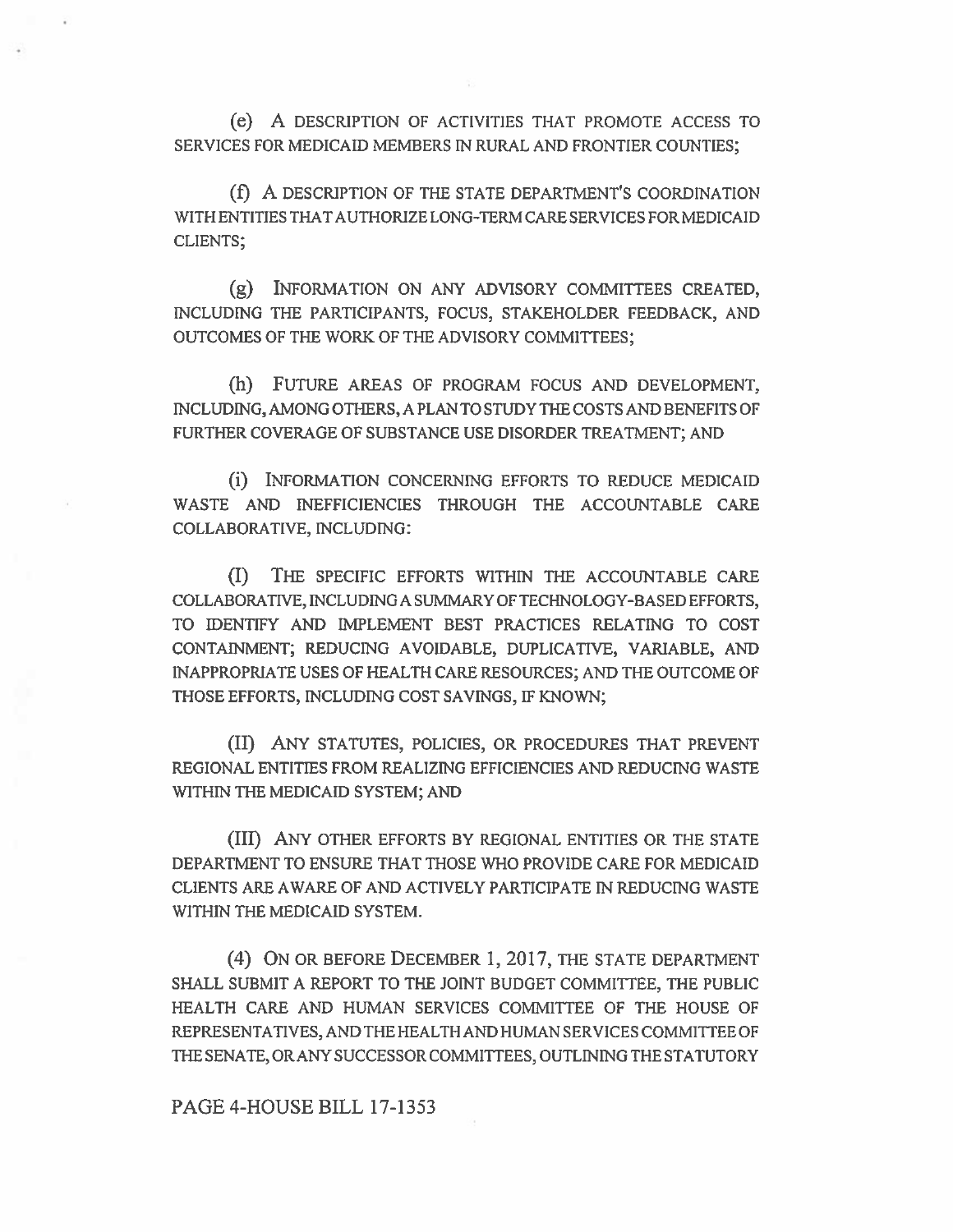CHANGES NEEDED TO PART 4 OF THIS ARTICLE 5 RELATING TO THE STATEWIDE MANAGED CARE SYSTEM, AS WELL AS ANY OTHER SECTIONS OF THE COLORADO REVISED STATUTES, IN ORDER TO ALIGN COLORADO LAW WITH THE FEDERAL "MEDICAID AND CHIP MANAGED CARE FINAL RULE", CMS-2390-F.

(5) THE STATE BOARD SHALL PROMULGATE RULES IMPLEMENTING THE ACCOUNTABLE CARE COLLABORATIVE.

(6) THE STATE DEPARTMENT SHALL CONSIDER NEW TECHNOLOGIES AND BUSINESS PRACTICES FOR MEDICAL MANAGEMENT REFORM THAT WOULD REDUCE MEDICAL COSTS DUE TO MISUSE, OVERUSE, WASTE, FRAUD, AND ABUSE. BETTER DRUG MANAGEMENT, ESPECIALLY OF AVOIDABLE PRESCRIPTIONS AND INEFFICIENT USE OF SPECIALTY DRUGS, WOULD ALLOW THE ENTIRE PRESCRIPTION DRUG COST CONTINUUM TO BE MANAGED MORE EFFECTIVELY TO CONTAIN COSTS AND ACHIEVE BETTER PATIENT OUTCOMES. NEW TECHNOLOGIES AND BUSINESS PRACTICES FOR MEDICAL MANAGEMENT REFORM MAY ALSO BENEFIT COLORADO BY PROVIDING A MORE POWERFUL MEDICAID ENROLLMENT PLATFORM THAT PROPERLY ENROLLS ONLY THOSE INDIVIDUALS WHO ARE TRULY ELIGIBLE FOR MEDICAID BENEFITS.

SECTION 3. In Colorado Revised Statutes, add 25.5-4-401.2 as follows:

25.5-4-401.2. Performance-based payments - reporting. (1) TO IMPROVE HEALTH OUTCOMES AND LOWER HEALTH CARE COSTS, THE STATE DEPARTMENT MAY DEVELOP PAYMENTS TO PROVIDERS THAT ARE BASED ON QUANTIFIABLE PERFORMANCE OR MEASURES OF QUALITY OF CARE. THESE PERFORMANCE-BASED PAYMENTS MAY INCLUDE, BUT ARE NOT LIMITED TO, PAYMENTS TO:

(a) PRIMARY CARE PROVIDERS;

(b) FEDERALLY QUALIFIED HEALTH CENTERS;

(c) PROVIDERS OF LONG-TERM CARE SERVICES AND SUPPORTS; AND

(d) BEHAVIORAL HEALTH PROVIDERS, INCLUDING, BUTNOT LIMITED TO:

PAGE 5-HOUSE BILL 17-1353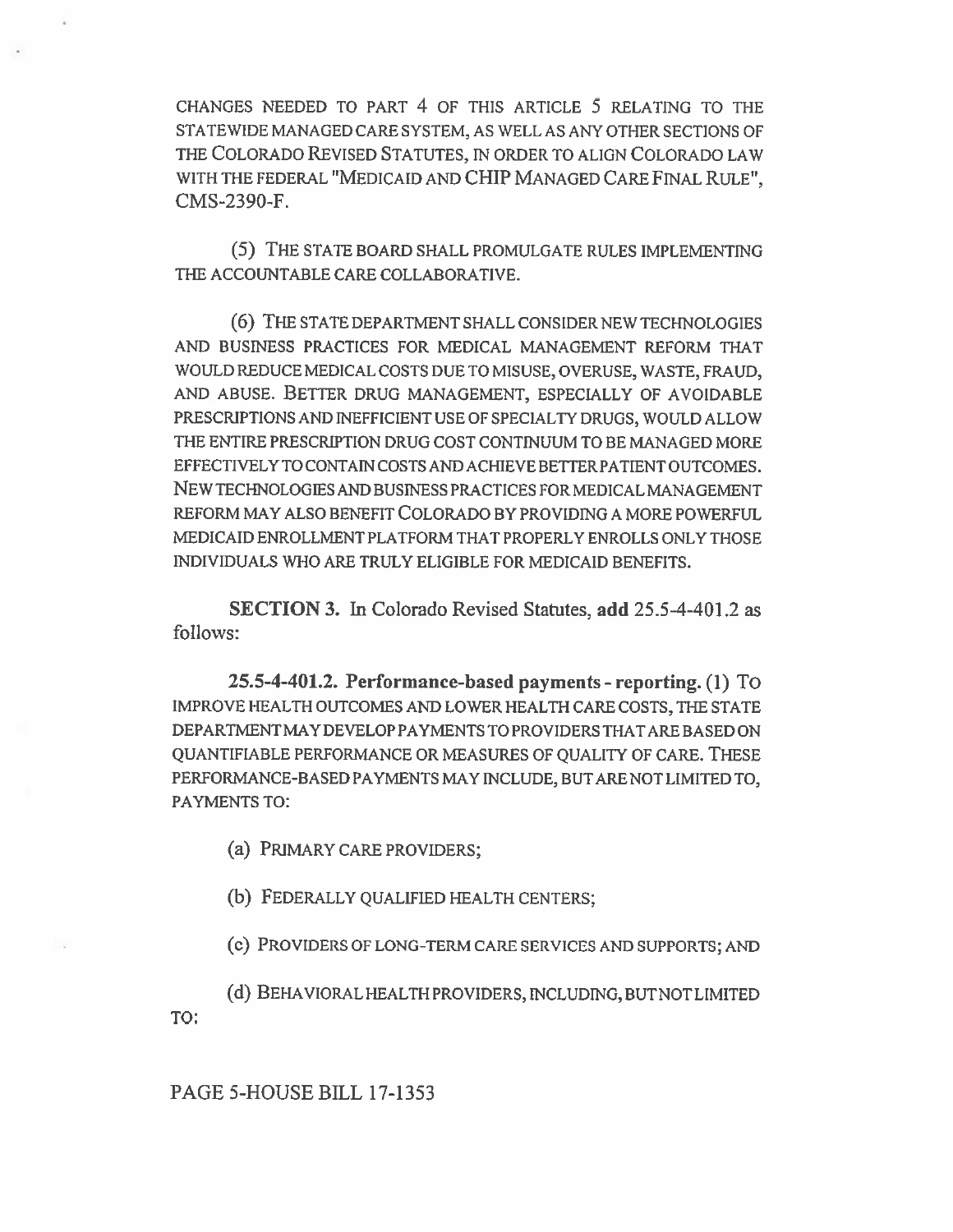(I) COMMUNITY MENTAL HEALTH CENTERS, AS DEFINED IN SECTION 27-66-101, AND

(II) ENTITIES CONTRACTED WITH THE DEPARTMENT TO ADMINISTER THE MEDICAID COMMUNITY MENTAL HEALTH SERVICES PROGRAM, ESTABLISHED IN SECTION 25.5-5-411.

(2) (a) PRIOR TO IMPLEMENTING PERFORMANCE-BASED PAYMENTS IN THE MEDICAID PROGRAM PURSUANT TO THIS ARTICLE 4 AND ARTICLES 5 AND 6 OF THIS TITLE 25.5, INCLUDING PERFORMANCE-BASED PAYMENTS SET FORTH IN THIS SECTION, THE STATE DEPARTMENT SHALL SUBMIT TO THE JOINT BUDGET COMMITTEE:

(I) (A) EVIDENCE THAT THE PERFORMANCE-BASED PAYMENTS ARE DESIGNED TO ACHIEVE BUDGET SAVINGS; OR

(B) A BUDGET REQUEST FOR COSTS ASSOCIATED WITH THE PERFORMANCE-BASED PAYMENTS;

(II) THE ESTIMATED PERFORMANCE-BASED PAYMENTS COMPARED TO TOTAL REIMBURSEMENTS FOR THE AFFECTED SERVICE; AND

(III) A DESCRIPTION OF THE STAKEHOLDER ENGAGEMENT PROCESS FOR DEVELOPING THE PERFORMANCE-BASED PAYMENTS, INCLUDING THE PARTICIPANTS IN THE PROCESS AND A SUMMARY OF THE STAKEHOLDER FEEDBACK, AND THE STATE DEPARTMENT'S RESPONSE TO STAKEHOLDER FEEDBACK.

(b) THE INFORMATION REQUIRED PURSUANT TO SUBSECTION (2)(a) OF THIS SECTION MUST BE PROVIDED ON OR BEFORE NOVEMBER 1 FOR PERFORMANCE-BASED PAYMENTS THAT WILL TAKE EFFECT IN THE FOLLOWING FISCAL YEAR UNLESS THE STATE DEPARTMENT INCLUDES WITH ITS SUBMISSION AN EXPLANATION OF THE NEED FOR FASTER IMPLEMENTATION OF THE PAYMENT. IF FASTER IMPLEMENTATION IS REQUESTED, THE STATE DEPARTMENT SHALL PROVIDE THE INFORMATION AT LEAST THREE MONTHS PRIOR TO THE IMPLEMENTATION OF THE PERFORMANCE-BASED PAYMENTS UNLESS COMPLIANCE WITH FEDERAL LAW NECESSITATES SHORTER NOTICE.

(3) ON OR BEFORE NOVEMBER 1, 2017, AND ON OR BEFORE

PAGE 6-HOUSE BILL 17-1353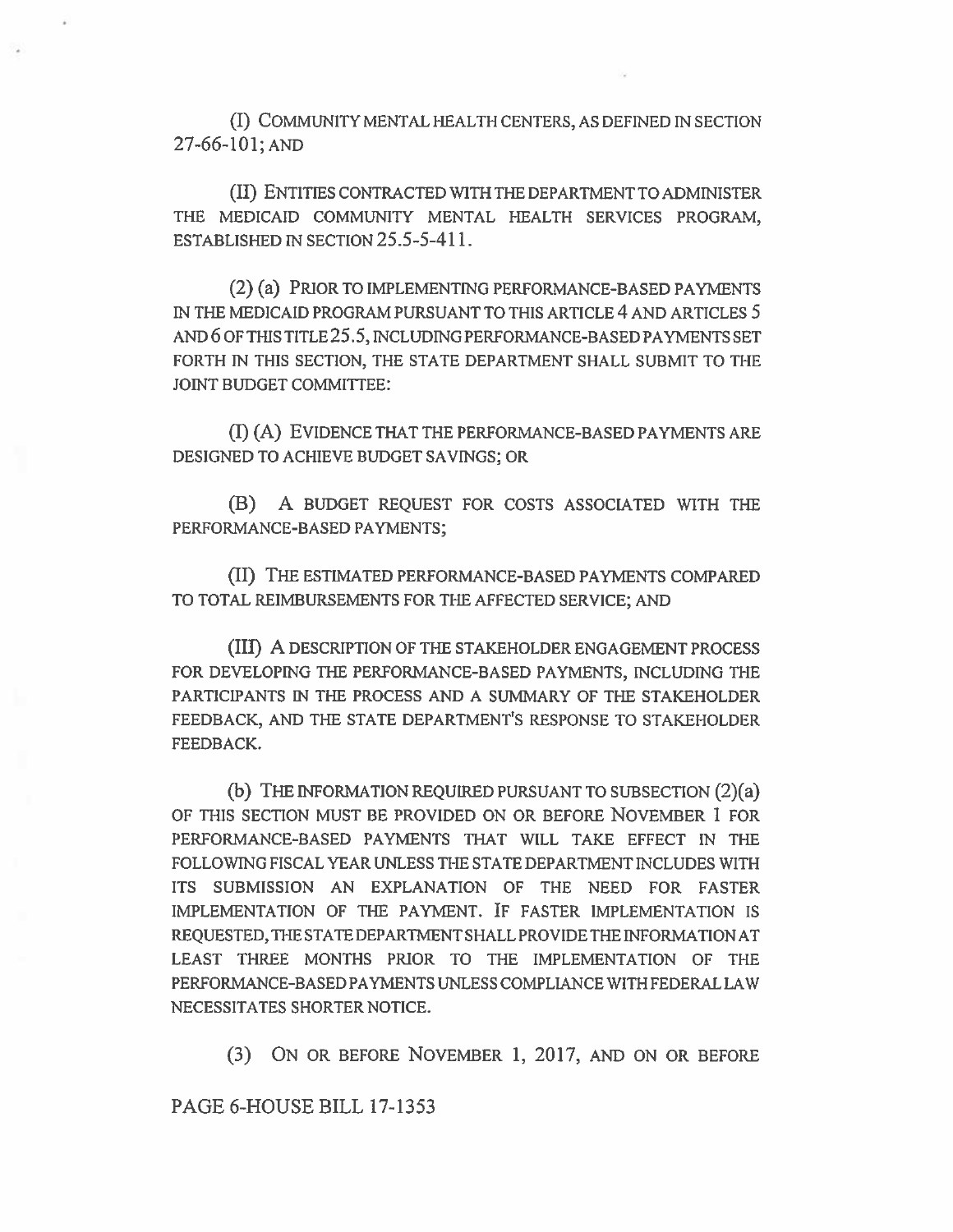NOVEMBER 1 EACH YEAR THEREAFTER, THE STATE DEPARTMENT SHALL SUBMIT A REPORT TO THE JOINT BUDGET COMMITTEE, THE PUBLIC HEALTH CARE AND HUMAN SERVICES COMMITTEE OF THE HOUSE OF REPRESENTATIVES, AND THE HEALTH AND HUMAN SERVICES COMMITTEE OF THE SENATE, OR ANY SUCCESSOR COMMITTEES, DESCRIBING RULES ADOPTED BY THE STATE BOARD AND CONTRACT PROVISIONS APPROVED BY THE CENTERS FOR MEDICARE AND MEDICAID SERVICES IN THE PRECEDING CALENDAR YEAR THAT AUTHORIZE PAYMENTS TO PROVIDERS BASED ON PERFORMANCE. NOTWITHSTANDING THE PROVISIONS OF SECTION 24-1-136 (11)(a)(I), THE REPORT REQUIRED PURSUANT TO THIS SUBSECTION (3) CONTINUES INDEFINITELY. THE REPORT MUST INCLUDE, AT A MINIMUM:

(a) A DESCRIPTION OF PERFORMANCE-BASED PAYMENTS INCLUDED IN STATE BOARD RULES, INCLUDING WHICH PERFORMANCE STANDARDS ARE TARGETED WITH EACH PERFORMANCE-BASED PAYMENT;

(b) A DESCRIPTION OF THE GOALS AND OBJECTIVES OF THE PERFORMANCE-BASED PAYMENTS, AND HOW THOSE GOALS AND OBJECTIVES ALIGN WITH OTHER QUALITY IMPROVEMENT INITIATIVES;

(c) A SUMMARY OF THE RESEARCH-BASED EVIDENCE FOR THE PERFORMANCE-BASED PAYMENTS, TO THE EXTENT SUCH EVIDENCE IS AVAILABLE;

(d) A SUMMARY OF THE ANTICIPATED IMPACT AND CLINICAL AND NONCLINICAL OUTCOMES OF IMPLEMENTING THE PERFORMANCE-BASED PAYMENTS;

(e) A DESCRIPTION OF HOW THE IMPACT OR OUTCOMES WILL BE EVALUATED;

(f) AN EXPLANATION OF STEPS TAKEN BY THE STATE DEPARTMENT TO LIMIT THE ADMINISTRATIVE BURDEN ON PROVIDERS;

(g) A SUMMARY OF THE STAKEHOLDER ENGAGEMENT PROCESS WITH RESPECT TO EACH PERFORMANCE-BASED PAYMENT, INCLUDING MAJOR CONCERNS RAISED THROUGH THE STAKEHOLDER PROCESS AND HOW THOSE CONCERNS WERE REMEDIATED;

(h) WHEN AVAILABLE, EVALUATION RESULTS FOR

PAGE 7-HOUSE BILL 17-1353